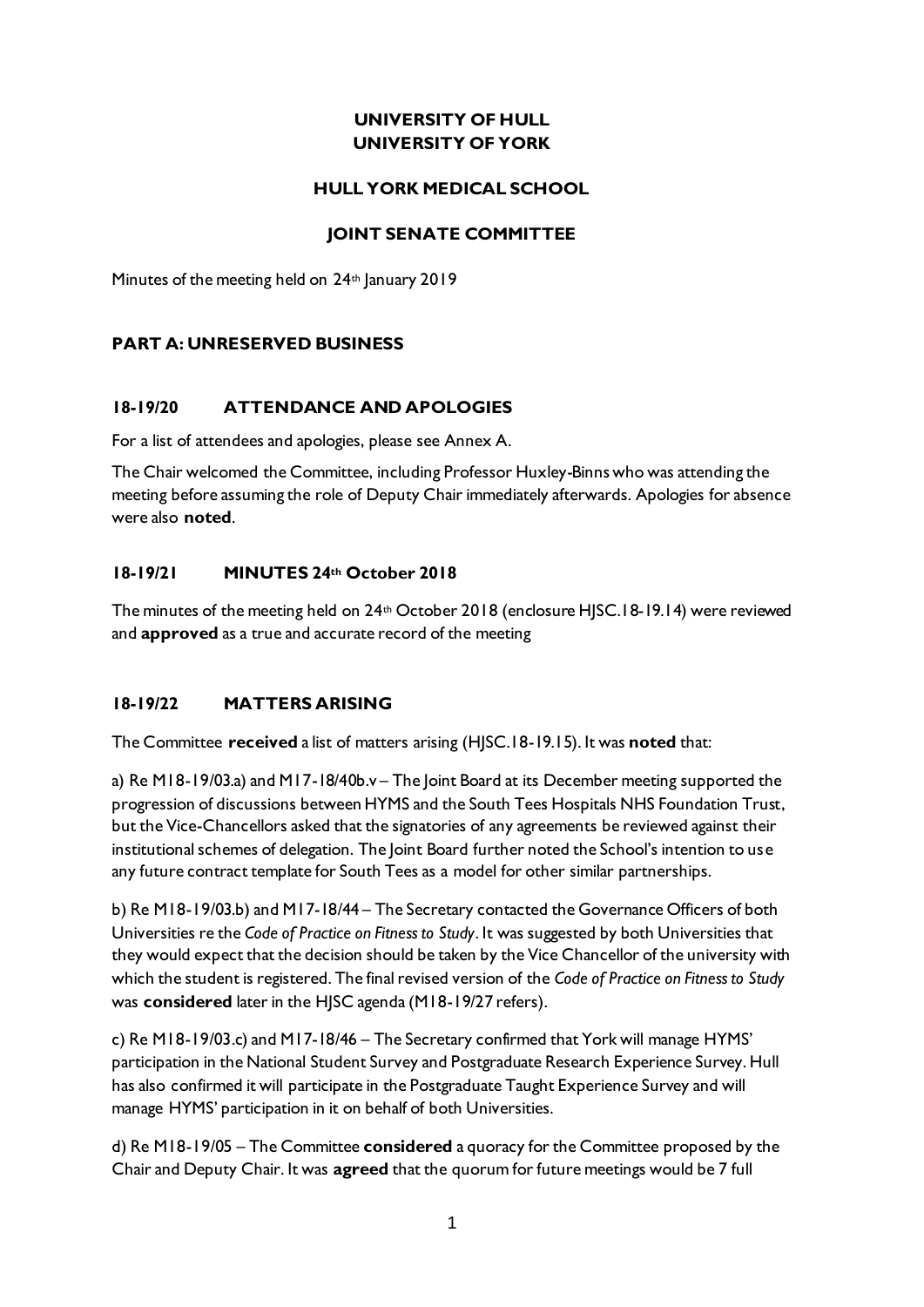members of the Committee which must include at least three members from each University and one full member from HYMS. Also, there must be at least one student present who may contribute to the quota from one or other University.

e) Re M18-19/05 – At HJSC's request, the Joint Board approved amendments to HJSC terms of reference 10 and 15 at its meeting 10 December 2018.

f) Re M18-19/12 – The Dean's Report (M18-19/25 refers) summarises how the School has responded to the NSS results; actions which were discussed with and supported by the Associate Dean for Teaching, Learning and Students for the Sciences, York.

g) Re M18-19/14 – The Deputy Chair confirmed that Hull would be undertaking an internal TEF subject-level exercise, but would not be participating in the Office for Student's official TEF pilot. The Chair and Deputy Chair agreed that HYMS would not be included in the activities at either university on this occasion.

The Office for Students has since communicated to the University of York that:

"Our metrics team have now looked in more detail and identified that in future it would be possible for us to combine together York/Hull metrics to create a workbook that includes all the students across the joint medical school. A consequence of this would be that the joint medical school is treated as its own provider throughout provider and subject-level metrics. We would require you and Hull to give us explicit instruction to do so and hence remove these students from both York and Hull's provider-level metrics and create outputs for the medical school.

The medical school would then have the option of writing a submission. We appreciate there may be challenges to doing this and we invite your thoughts on these and the idea of a combined workbook through informal feedback to the pilot when you have time to think about them. This would be helpful for us in thinking through future approaches to this scenario".

Consideration will be given in due course to the implications of HYMS' participation as a separate institution in the TEF and of the support required from the Universities to enable this should it be the approach decided. The agreed approach will then be forwarded to the OfS for consideration.

# **18-19/23 TO RECEIVE FOR INFORMATION A LIST OF CHAIR'S ACTIONS SINCE THE PREVIOUS MEETING**

The Committee **received** a list of Chair's Action approvals (HJSC.18-19.16) since the last meeting. The Chair **approved** revisions to the MSc in Pharmacology and Drug Development programme proposal such that the programme could be advertised and recruited to for 2019-20.

# **18-19/24 TO RECEIVE AN ORAL REPORT FROM THE STUDENT REPRESENTATIVES**

a) The Chair of the Staff-Student Committee **reported** that he is working with staff to ensure effective communication to the final year MBBS cohort about the National Student Survey as well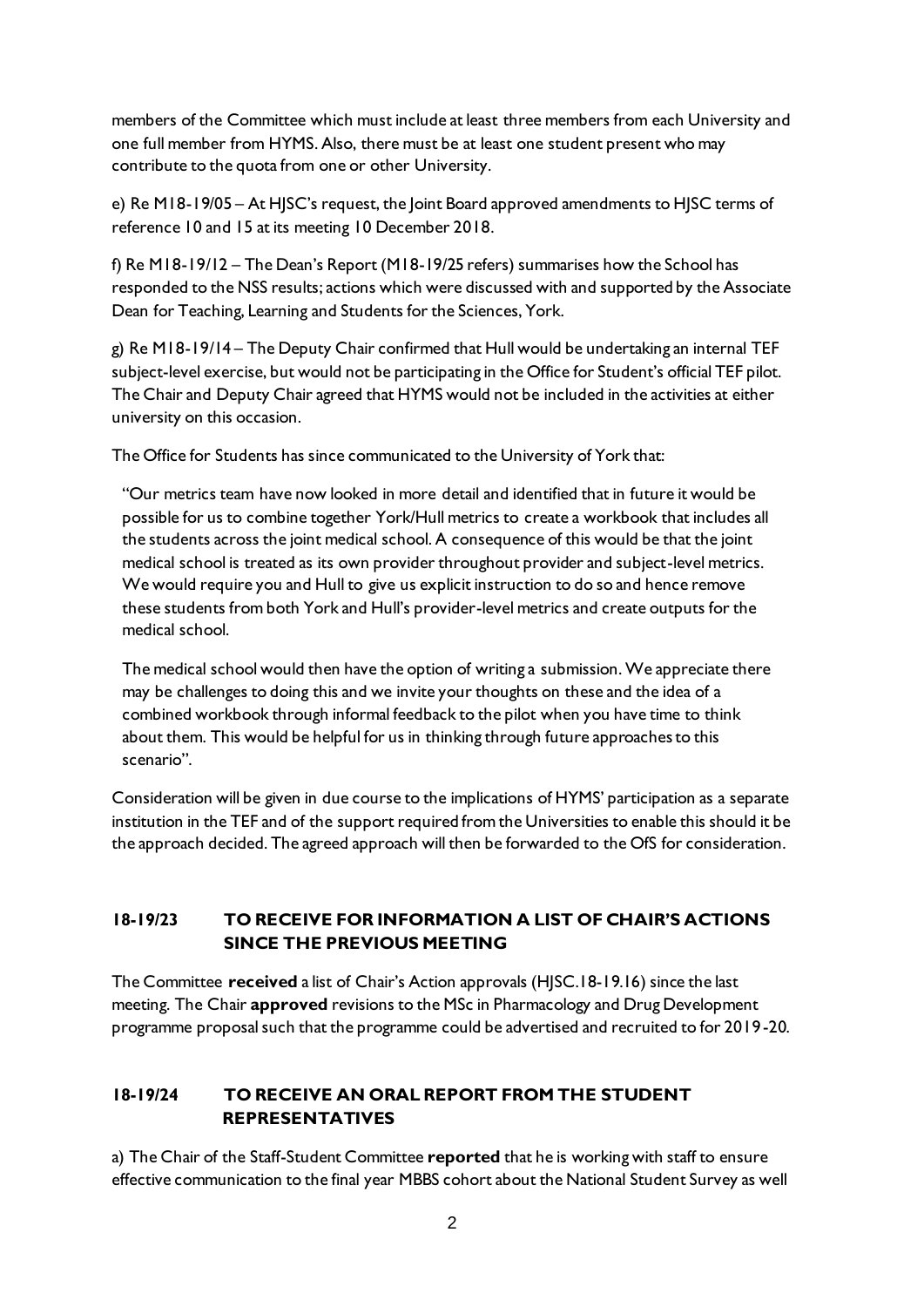as working to ensure effective communication to all students about the evolving plans for the School's expansion.

b.i) The HUU President Education **reported** that the Union is still working to recruit a HYMS School Representative as member of the HUU, but that the Union has also decided to initiate a part-time officer role covering HYMS. It was anticipated that the part-time officer would fulfil one of the HUU places on HJSC but this would need confirming in liaison with the Chair and Secretary HJSC.

# **Action: Secretary HJSC**

b.ii) The HUU President Education also **reported** that they had received feedback recently regarding the academic appeals process in HYMS raised through the HUU advice centre. Concerns had been expressed about the fairness of the HYMS Academic Appeals process and questions of whether it was leading to unfavourable outcomes for students. The HUU President Education added that she intends to raise the concerns with the Appeals Administrator and seek information from them about HYMS appeal cases to obtain a fuller picture of the situation.

c.i) The YUSU Academic Officer **reported** that he, colleagues from HUU and the Chair of Student Staff Committee in HYMS had met recently to discuss an engagement plan across HYMS and the Students' Unions to better include and represent HYMS students. It was **noted** also that the GSA were keen to work with HYMS to explore ways in which to develop the postgraduate student voice and particularly engagement of postgraduate research students.

c.ii) The YUSU Academic Officer also **reported** that YUSU is examining the costs incurred by HYMS students when travelling to placements, and whether the money they currently receive to cover travel expenses is enough. They will be examining the figures provided for the last year and calculating how they compare to actual travel costs incurred to identify any notable discrepancy.

# **18-18/25 TO DISCUSS A WRITTEN REPORT FROM THE DEAN**

a) The HYMS Head of Quality and Standards introduced the Dean's report in the Dean's absence (HJSC.18-19.17) and drew the Committee's attention to:

- i. The work underway to implement the expansion of the MBBS programme including concerns about upgrading the facilities at York;
- ii. The governance review instigated by the Joint Board at its meeting December 2018;
- iii. The ongoing work to respond to the NSS results and which was returned to later in the meeting (M18-19/30a refers).

b) During the discussion it was **noted** that:

i. To make a success of the School's expansion and to be ready for an enlarged MBBS cohort in September 2019 an appropriate upgrade is required to the York estate. The School appreciated the University's support and commitment to the recently agreed design plan, though because this was over the predicted budget the Committee was informed that University Executive Board needed to approve revised costs. The Committee recognised the critical risk that a delay in approving and undertaking building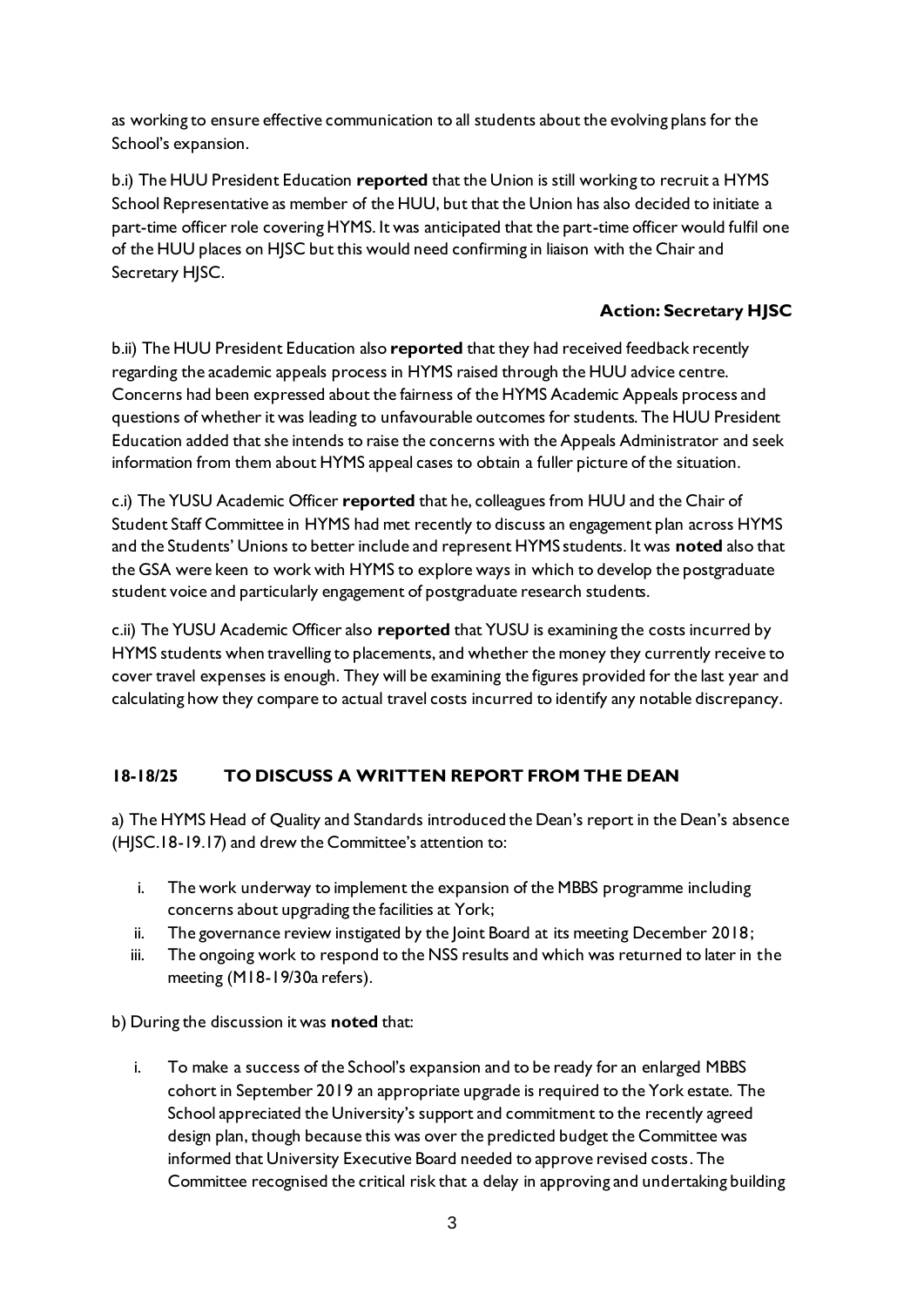work to accommodate the expanded cohort presented to the student experience. The Chair applauded the proposed redesign of the existing building, and the intended development of joint clinical training facility with the Department of Health Sciences, and he intended to give strong support to the School's case at the University Executive Board.

- ii. The Joint Board had expressed concerns about the Universities' ability to meet the Office for Students' expectations for good governance and that the governance review intended to propose a reformed structure to meet these requirements. The Dean was leading on the governance review in close discussion with the Vice Chancellors and Registrars and acknowledged that it was appropriate also to ensure the Chair and Deputy Chair of HJSC were consulted on any proposals.
- iii. Applications were strong for the MBBS with a Gateway Year programme (to begin in September 2019) and it was now intended to make approximately three times the number of offers with the intention of enrolling a cohort twice the size proposed when the Gateway year was approved. The School reassured the Committee that having a larger initial cohort would provide a better student experience and that there would be sufficient staff to provide the Problem Based Learning and wider teaching and student support. The programme also has limited clinical placement elements and so it was felt that sufficient placement opportunities would be available without compromising placement opportunities for Gateway students or others on clinical programmes.

# **18-19/26 TO CONSIDER PROPOSED REVISIONS TO THE CODE OF PRACTICE ON ACADEMIC AND FITNESS TO PRACTISE APPEALS**

The Committee **considered** a proposal to revise section 18 of the *Code of Practice on Academic and Fitness to Practise Appeals* concerning reviews of decisions made as part of the appeals process at an appellant's request (HJSC.18-19.18). Following discussion of specific student cases as part of the reserved agenda of the meeting (M18-19/37 refers), the Committee **agreed** to withdraw the proposal and to request that a more thorough review of the Code of Practice is undertaken before being submitted to the Committee.

**Action: Chair BoS**

# **18-19/27 TO CONSIDER PROPOSED REVISIONS TO THE CODE OF PRACTICE ON FITNESS TO STUDY**

The Committee **considered** and **approved** a proposal to amend the *Code of Practice on Fitness to Study* (HJSC.18-19.19), specifically sections 9 and 10 relating respectively to authority to terminate or suspend a student's studies and to clarify the routes of appeal (see also M18-19/22.b). The Committee also **agreed** that as the revision to the Code of Practice had a neutral impact on the student experience that the revised Code could be implemented as soon as the accompanying flowchart had been revised to account for change to the appeals process.

### **Action: Chair of BoS**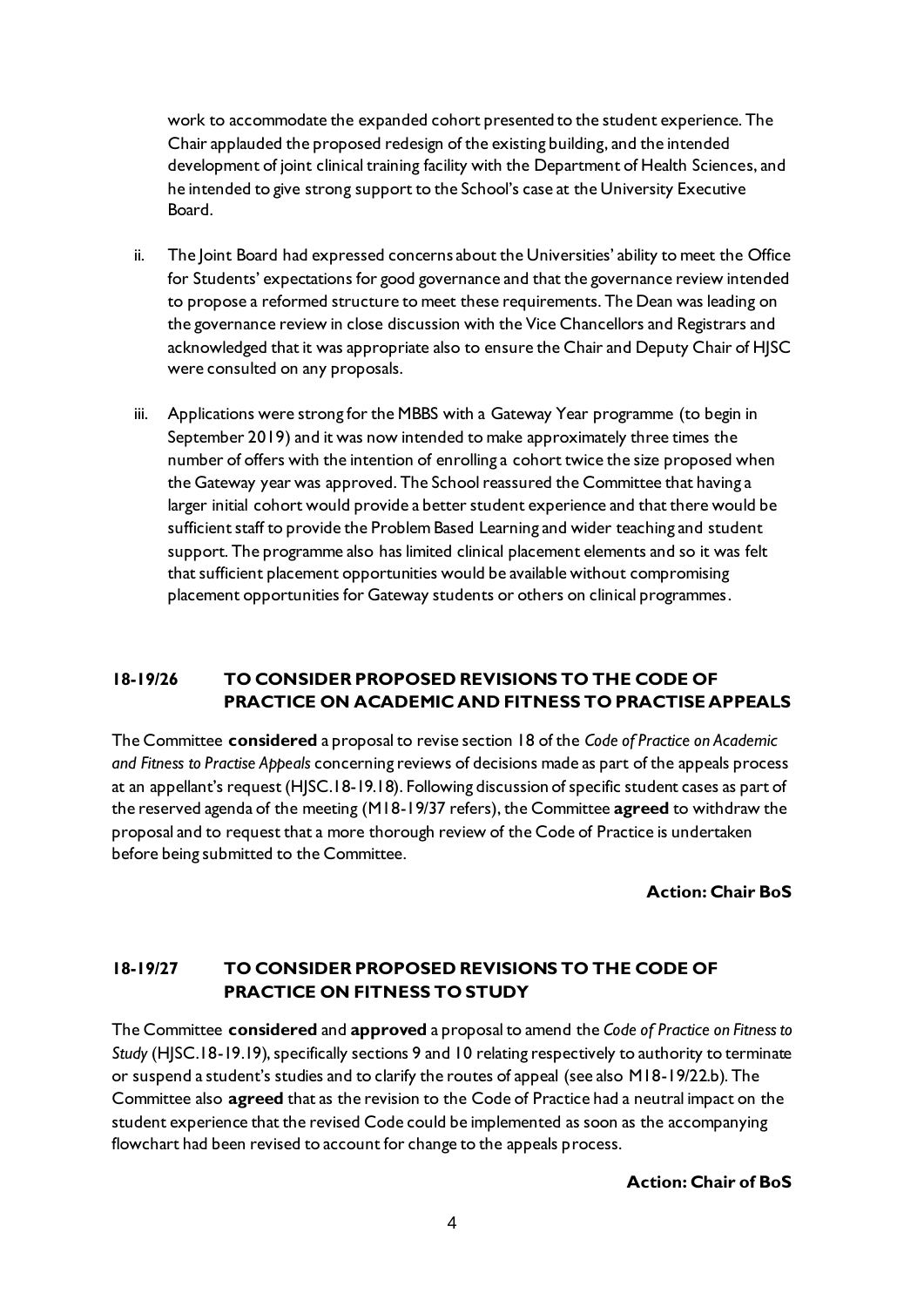### **18-19/28 TO DISCUSS THE ANNUAL PROGRAMME REVIEW FOR 2017-18**

The Committee **agreed** that the Annual Programme Review report for 2017-18 (HJSC.18-19.20) should be considered by correspondence outside of the meeting due to a lack of time within the meeting to give the report an appropriate degree of scrutiny. The Secretary was asked to organise the discussion by correspondence for reporting in due course.

### **Action: Secretary HJSC**

*Secretary's Note:* Following the meeting the Secretary initiated a discussion by correspondence with the non-HYMS members of HJSC to review the Annual Programme Review report. Members of the Committee were asked to comment on the strengths, weaknesses or challenges they identified and to highlight examples of good practice. The Chair will produce a report collating these comments for presentation to the full Committee at a later date.

**Action: Chair HJSC**

# **18-19/29 TO DISCUSS THE UNDERGRADUATE EXTERNAL EXAMINERS' REPORTS TABLE OF ISSUES FOR 2017-18 AND HYMS RESPONSES**

The Committee **discussed** the summary report of areas of praise, issues of concern and suggestions for improvement arising from the undergraduate External Examiners' reports for 2017-18. The report was prepared by the Academic Support Office, University of York, with responses provided by the School to the points raised (HJSC.18-19.21). The Committee congratulated the School on a number of areas of praise and good practice. It also **noted** that the School, and particularly the recently appointed Academic Lead for Assessment, had taken a diligent and proactive approach to responding to the issues External Examiners raised.

The Committee queried an observation that the number of exceptional circumstances claims (formerly referred to by HYMS as mitigating circumstances) had risen. The School reassured the Committee that it did not think that as a proportion of growing undergraduate and postgraduate student cohorts the number of claims was increasing, nor was there any cause for concern in comparison both with other departments of the Universities or other medical schools. The School also proffered that HYMS' promotion of exceptional circumstances processes as a positive student support mechanism and the effort undertaken to promote the revised policy may have recently raised students' awareness and willingness to use the process. The Committee suggested that there is value in remaining vigilant of any increases in the number of claims and also that a positive way to reduce the number of exceptional circumstances claims is to ensure that the curriculum develops to incorporate inclusive learning and teaching best practice.

# **18-19/30 TO DISCUSS THE MBBS AND POSTGRADUATE ACTION PLANS FOR 2018-19**

a) The Committee **discussed** the MBBS action plan for 2018-19 (HJSC.18-19/22a). The School **reported** that the MBBS action plan had again adopted a more minimal and strategic approach to detailing proposed enhancements to learning and teaching and the student experience, based on a range of student feedback collated, including the National Student Survey 2018. It was **noted** that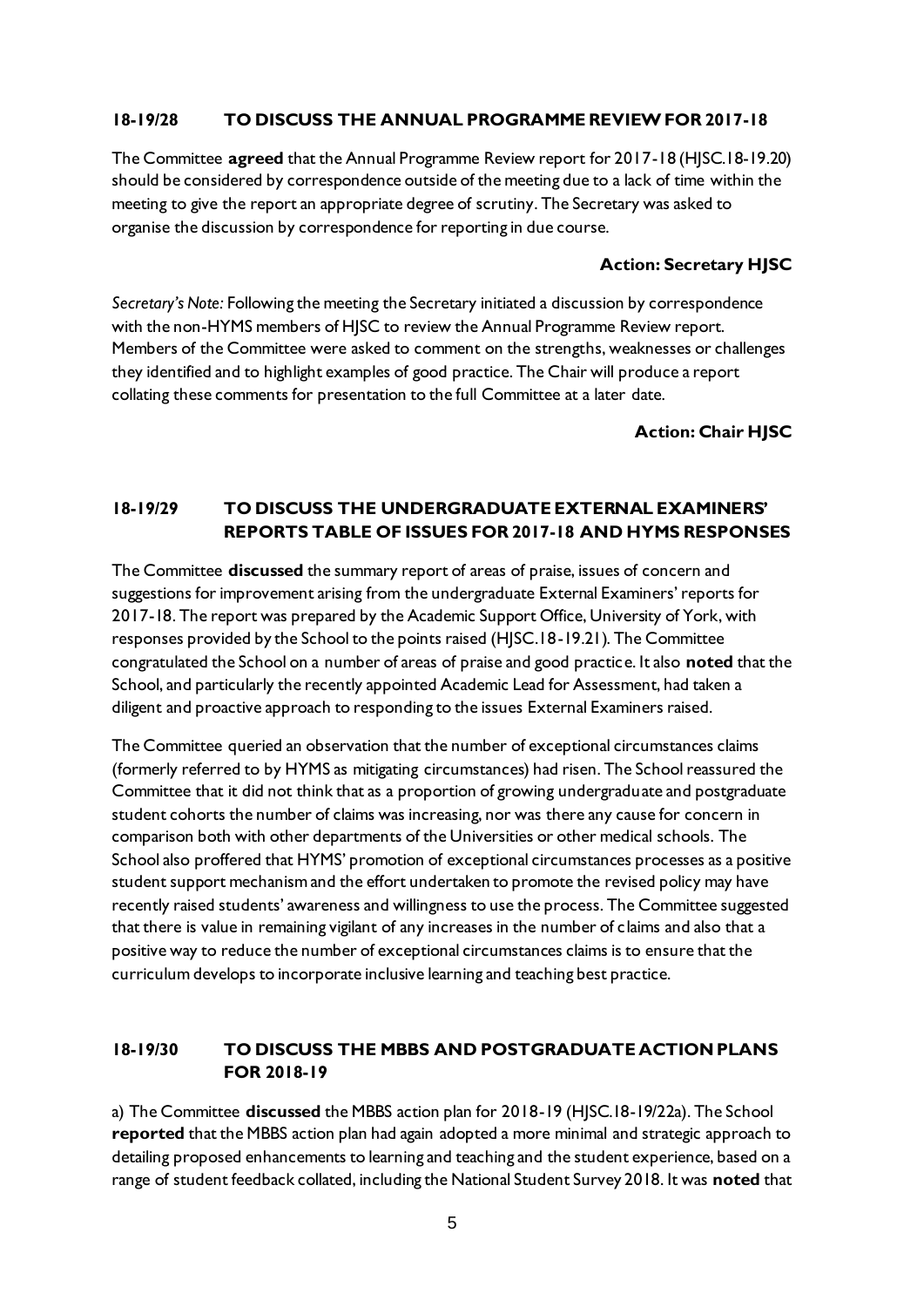some of the actions from 2017-18 had rolled over as further work was required and that other actions were new. The focus remained on Organisation and Management, with Student Engagement, Teaching and Curriculum Development being the other key headings.

The Committee **discussed** the key role being taken, and developed by, the Clinical Deans to act as leaders of improvement in placement experiences and central conduits of communication between the student body, placement tutors and the School, in an effort to foster a 'One School' culture. The challenges of enacting change in this complex environment were **noted** but it was felt that positive changes were being made through the level of personal contact established by Clinical Deans and by virtue of their organisational role as it becomes more embedded.

The Committee suggested that the School considers adopting a *student partnerships* approach and language as more inclusive and empowering than is implied by *student engagement*, but that this would also have the benefit of better aligning with the language used by the Office for Students and the TEF.

The Committee suggested that actions could be more specific, with SE1 and TC2 highlighted as positive actions, but ones that might benefit from sub-headings showing how specific elements of the actions would be addressed step-by-step. This could also have the benefit of being able in due course to provide evidence for a subject-level TEF submission from already taking the form expected by the TEF. In addition, the Committee advised that TEF panels were being directed to focus their assessment of actions taken by Universities on those demonstrating impact and that action plans stimulating the recording of the impact of actions would again be beneficial.

### **Action: Chair of BoS**

b) The Committee **discussed** the Postgraduate Action Plan for 2018-19 (HJSC.18-19/22a). The School **reported** that the focus was on staffing and central support resources for programme delivery and good governance; enhancing student representation and student engagement as ongoing concerns, particularly regarding postgraduate research students; and reviewing modes of assessment and promoting consistency across programmes following the incremental development of a broader suite of postgraduate taught degrees.

The Committee **noted** that the postgraduate taught student body had become more engaged in student representation activities in the past year, but that this was not the case for postgraduate research students and there remain concerns about how to maximise engagement in the postgraduate taught and research experience surveys. The Vice-President Academic from the GSA offered, via the Secretary, to work with the School to explore ways to enhance student engagement amongst postgraduate students.

The Committee suggested that the timelines for completing actions be reviewed to ensure it was clear what had been actioned, by when and what remained outstanding. Reference was made particularly to actions 1 and 4.

### **Action: Chair of BoS**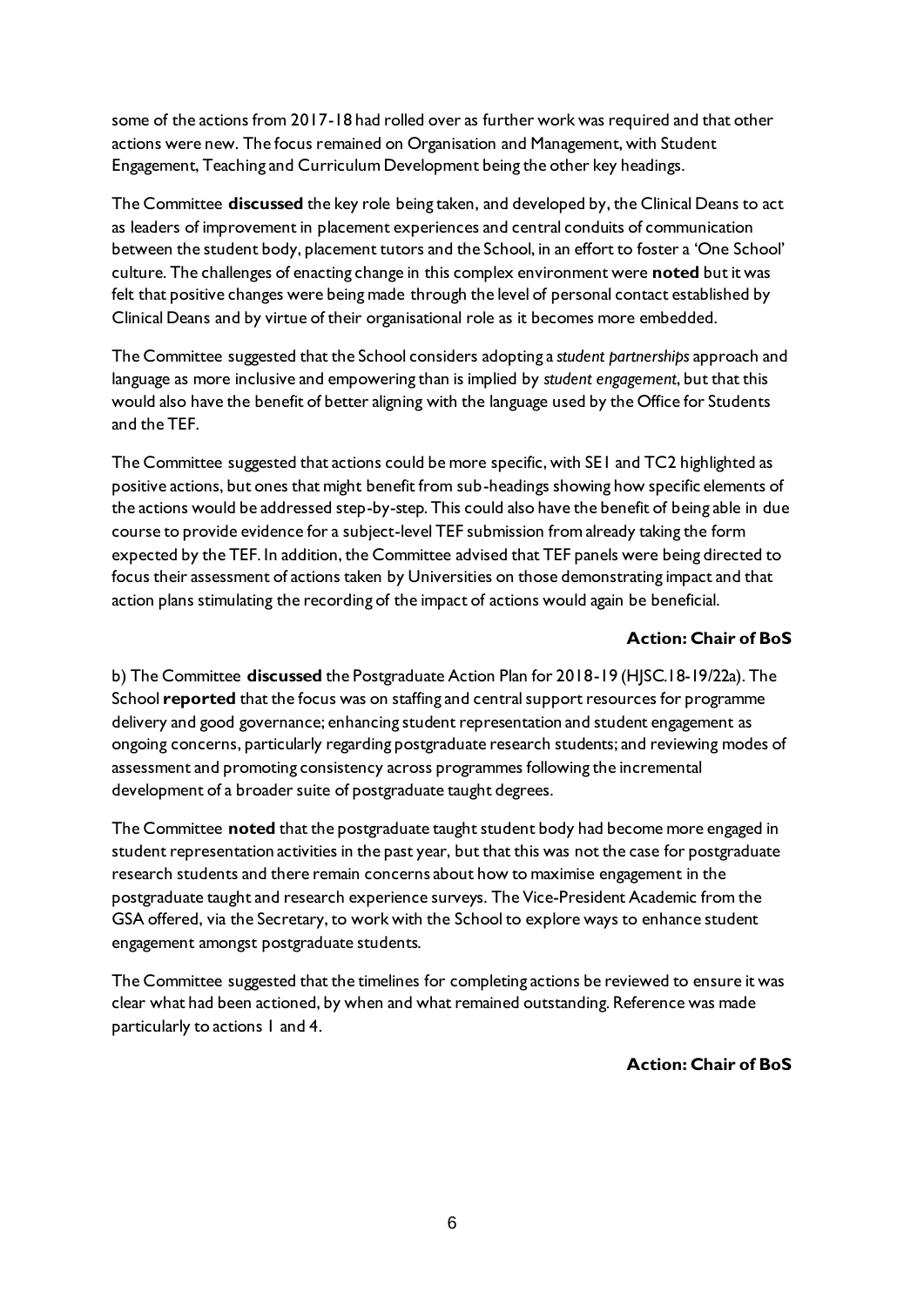# **18-19/31 TO CONSIDER A PAPER ON THE MANAGEMENT OF PROPOSALS FOR COLLABORATION BETWEEN HYMS AND EXTERNAL PARTNERS (M18-19/10 REFERS)**

The Committee **considered** a paper (HJSC.18-19.23) on the management of proposals for collaboration between HYMS and external partners (M18-19/10 refers). The HYMS Head of Quality and Standards introduced the paper on behalf of the Dean of HYMS, addressing a number of questions put to HYMS by the Committee at its last meeting and that had subsequently been discussed by the HYMS Management Board attended by the Chair of Board of Studies and the two Deans of Faculty. This also followed the Joint Board's decision that consideration of collaboration proposals under the University of York's policy and on behalf of both Universities be limited to proposed international partnerships.

The School confirmed it agreed with the Joint Board's proposal (Joint Board Oct. 2017 M8 refers) that proposals for international collaborative teaching and learning activities should be managed by the University of York. The School further agreed to use the University of York's *Procedure for the Approval of Collaborative Provision Involving Taught Programmes and Research Degree Programmes*, with suitable adaptations to ensure the input of the University of Hull (Annex B - HJSC.18-19.8a revised). The School proposed that for UK-based teaching and learning collaboration proposals that it should use its own procedures to ensure effective due diligence. However, in the case of work-based learning activities it would review the Universities' policies and incorporate examples of good practice into its own versions if any gaps were identified. The School justified this proposal by highlighting the robust processes it has in place at present so that it can fulfil the high expectations of the General Medical Council and Health Education England in arranging placements for medical students.

The School **reported** that to better evidence its procedures for the consideration of UK partnership proposals that it was reviewing its practice and examining ways in which to bring together different processes to be both more efficient and to highlight how seriously it takes the assessment of placement providers. The School proposed to bring revised documentation to a future HJSC meeting. This revised documentation would address any gaps in process identified by the review and as responses to the changing contexts of health provider partnerships.

During the discussion it was **noted** that both Universities have other departments working with the same NHS providers as HYMS and it would be mutually beneficial if partnership processes could consider how to ensure effective communication between departments to share practice, and any quality concerns that might be raised to one department for which it would be beneficial for others to be aware. The School acknowledged this suggestions and also offered the reassurance that the Dean had worked hard to reinvigorate the NHS Partnerships Group which included senior members of staff from both Universities, the School and NHS Trust colleagues.

The Committee **agreed** with the proposal that international collaborative partnership proposals be considered using the adapted University of York policy (Annex B – HJSC.18-19.8a revised) and that HYMS takes responsibility for ensuring the due diligence of UK-based proposals, with the Committee to receive an update on the processes to be employed for this activity in due course.

### **Action: Dean of HYMS**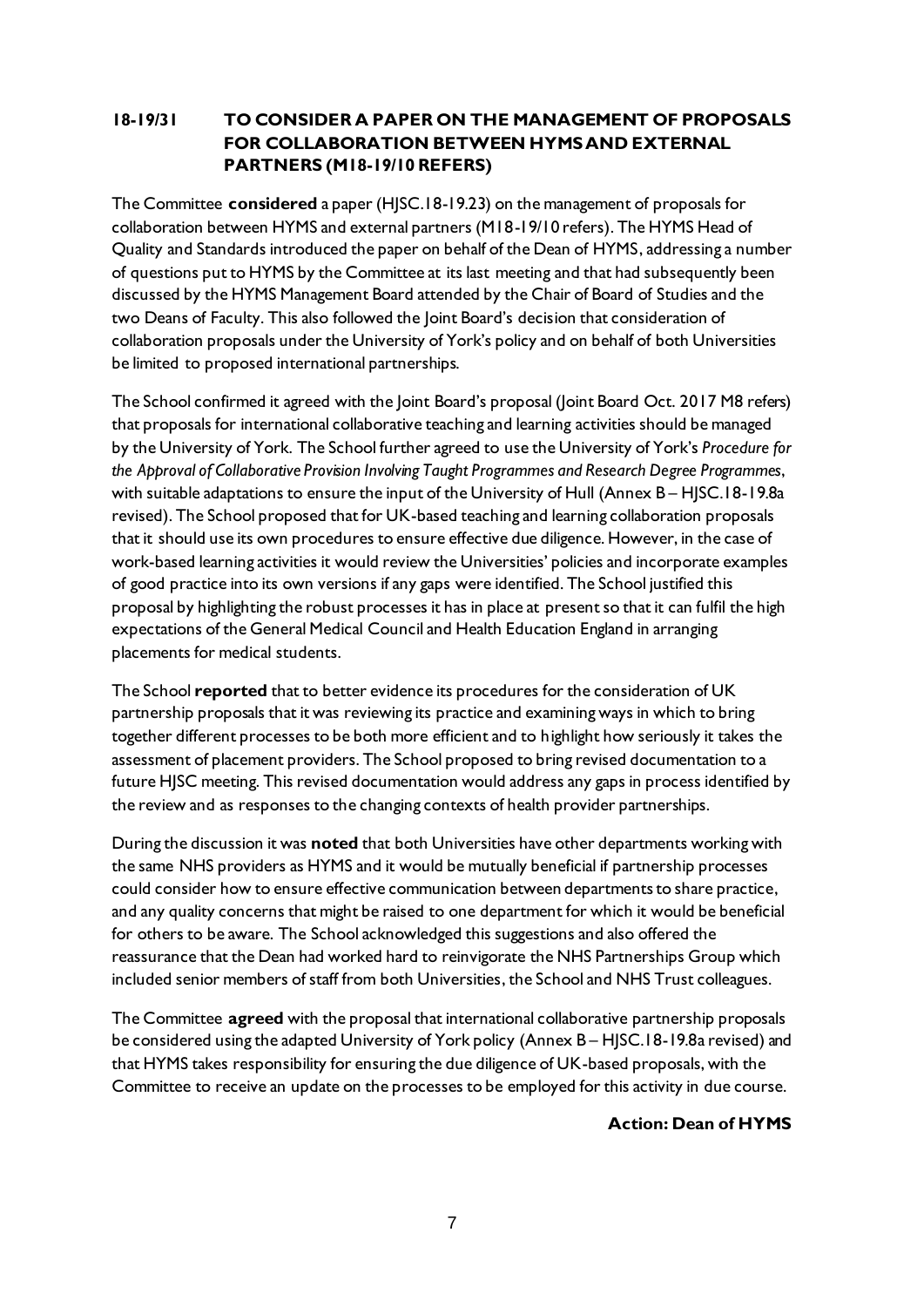# **18-19/32 TO RECEIVE FOR INFORMATION THE ANNUAL REPORT OF THE HYMS ETHICS COMMITTEE SUBMITTED TO THE ETHICS COMMITTEES OF THE UNIVERSITIES OF HULL AND YORK**

The Committee **received** the HYMS Ethics Committee annual report in the form of its report pro formas to be submitted to the Ethics Committees of the respective universities (HJSC.18- 19.24). During the **discussion** the Committee was pleased to note the extension of research integrity training to postgraduate research students, but was unclear as to the exact form of this training given that both Universities have some form of provision. It was **noted** that the completion of researching integrity training was now a compulsory element of the Postgraduate Training Scheme.

The Committee also questioned the statement on the report to the University of Hull (page 3) stating: "There were some requests for retrospective approvals but HYMS Ethics Committee members have opined that retrospective approvals should not be granted as part of good practice". The Committee was concerned that this could suggest projects had taken place without any ethics approval. The Committee **agreed** that this concern should be raised with the Chair of the HYMS Ethics Committee and the Deputy Chair offered to raise the issue with the Hull Ethics Committee which was due to receive the report.

# **Action: Secretary HSJC**

### **18-19/33 DATES OF MEETINGS IN 2018-19**

Dates of remaining meetings for 2018-19

- **Wednesday** 17th April 2019, 2.00-4.00pm, Meeting Room 223 HYMS York/ **2nd floor** meeting room Loxley Building Hull
- **Thursday** 25th July 2019 10.00am-12.00pm, Meeting Room 223 HYMS York/ 1st floor meeting room Loxley Building Hull

### **ANNEX A: Attendees of the Unreserved Category I Agenda**

### **Members**

Professor John Robinson (Chair, PVC York) Professor Glenn Burgess (Acting Deputy Chair, DVC Hull) Professor Stephen Smith (Senate, York) Dr Barry Lee (Teaching Committee, York) Professor Tracy Lightfoot (Teaching Committee, York) Mr Colin Johnson (Teaching Committee, Hull) Dr Colette Conroy (Teaching Committee, Hull) Dr Sam Cobb (Chair Board of Studies, HYMS) Dr Julie Seymour (Chair of Postgraduate Programmes Board, HYMS) Mr James Hare (Academic Officer, YUSU)\* Mr Vassili Crispi (Acting Chair Student Staff Committee, HYMS)\* Miss Isobel Hall (President Education, HUU)\*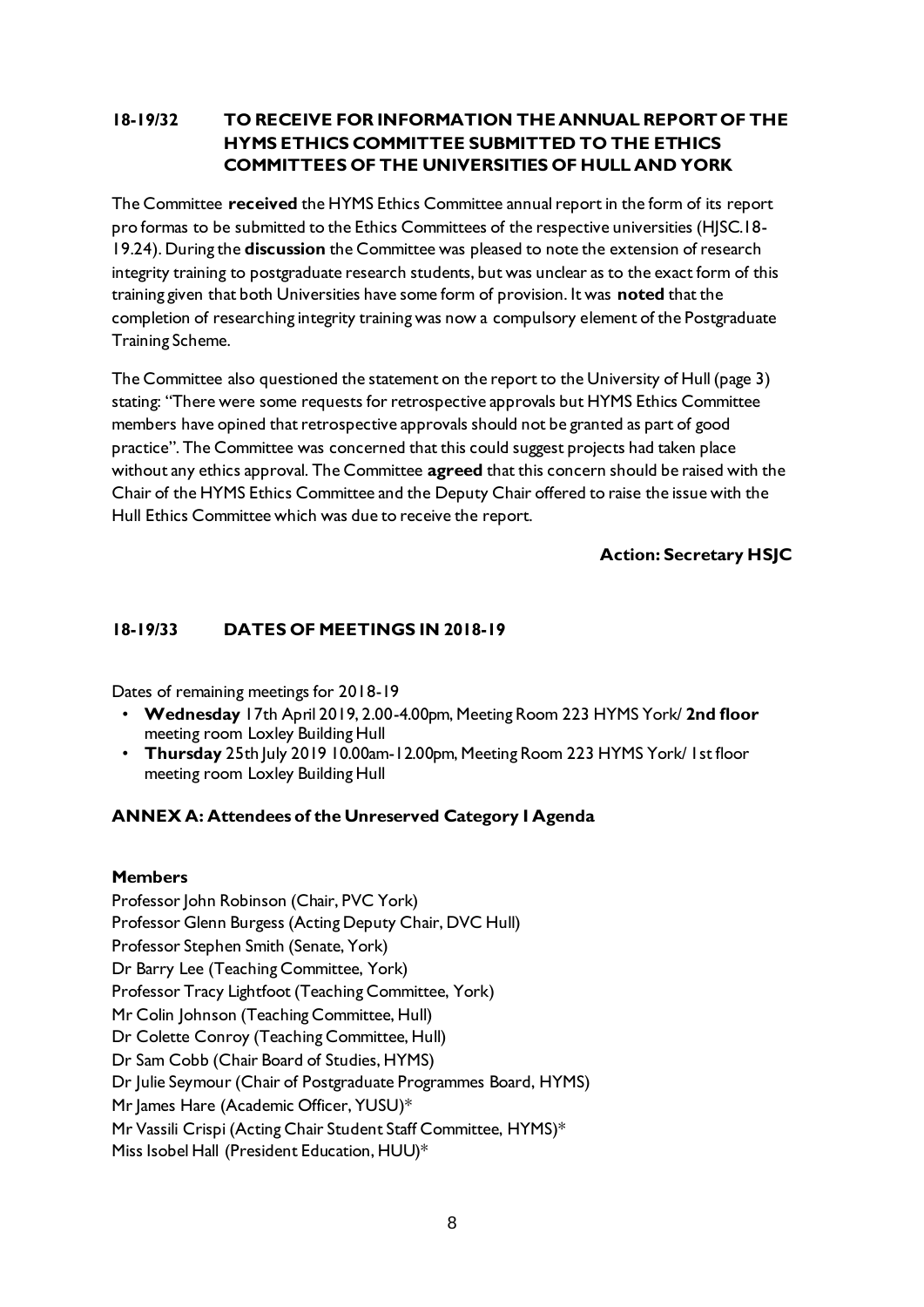### **In attendance:**

Dr Adrian Lee (Secretary, York) Mr John Busby (Chief Operating Officer, HYMS) Mr Nigel Dandy (Head of Academic Support Office, York) Mrs Alison Pettigrew (Head of Quality and Standards, HYMS) Professor Martin Veysey (MBBS Programme Director, HYMS) Professor Rebecca Huxley-Binns (PVC Education Hull and in-coming Deputy Chair)

# **Apologies**

Mrs Lisa Tees (Academic Quality Manager, Hull) Ms Charlotte Chamberlain (Vice President Academic, Graduate Students' Association)\* Ms Sehrish Shafi (President, Graduate Students' Association)\* Professor Julie Jomeen (Dean of Faculty of Health Sciences, Hull) Professor Brian Fulton (Dean of Faculty – Sciences, York) Professor Una Macleod (Dean, HYMS) Professor Neil Lunt (York Senate representative) Dr Sarah-Louise Jones (Senate, Hull) Dr Jacquie White (Senate, Hull) Ms Lynne Braham (Deputy Director Academic Partnerships, Hull)

Members marked with a \* do not attend for reserved business.

### **ANNEX B**

### **Approved by HJSC: M18-19/31 refers**

# **UNIVERSITY OF HULL, UNIVERSITY OF YORK**

### **HYMS JOINT SENATE COMMITTEE**

# **Procedure for the Approval of Collaborative Provision Involving Taught Programmes and Research Degree Programmesin Hull York Medical School**

### (Full University of York Procedure is available at:

https://www.york.ac.uk/staff/teaching/procedure/programmes/collaboration/developing/)

### **Introduction**

The HYMS Joint Board has agreed that international collaborative provision (educational provision leading to an award or credit from an awarding institution, delivered and/or supported and/or assessed through an arrangement with a partner organisation) involving taught and research degree programmes in the Hull York Medical School (HYMS) should follow the University of York's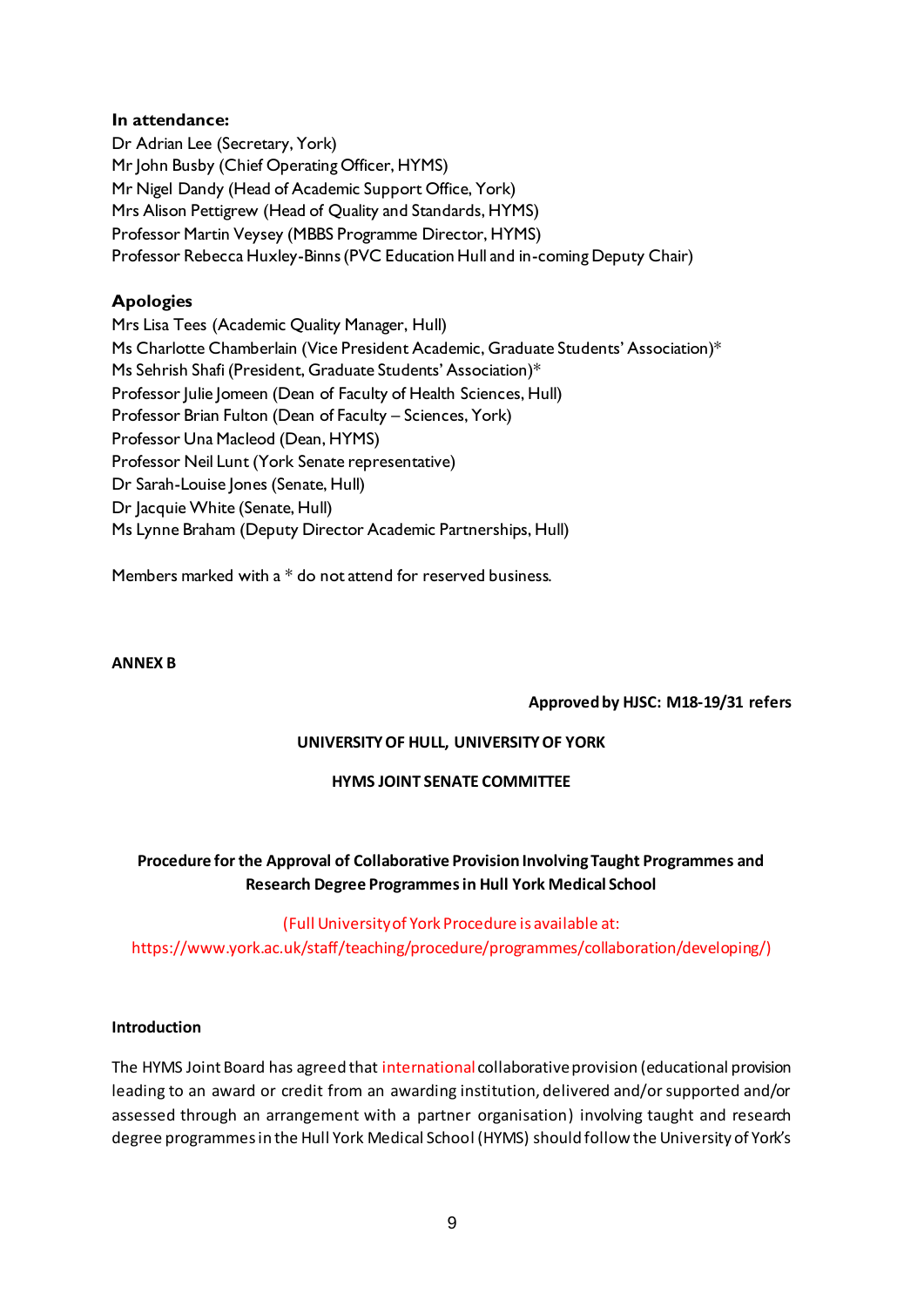policy and procedures relating to collaborative provision, with appropriate modifications to accommodate the particular needs of HYMS.

Note that the application of this policy to international collaborative provision as defined heretherefore excludes proposals for UK-based teaching and learning collaborations, does not including learning and teaching provided within the NHS as part of HYMS' standard programme provision, nor and elective placements (which are the responsibility of the Hull York Medical School under its own policy and <del>dealt with in the *Policy Statement on Work-Based Learning and*</del> *Placements*). It This policy also excludes student/staff exchanges and study abroad, which are dealt with by York's Centre for Global Programmes, or progression/matriculation agreements (entry without advanced standing), which are dealt with by York's Student Recruitment and Admissions team.

### *Governance responsibilities for the approval of collaborative provision*

The approval of international collaborative provision involving taught and research programmesin HYMS is the responsibility of HYMS Joint Senate Committee (HJSC).

#### *Overview of the procedure for the approval of collaborative provision*

The procedure for approval of collaborative provision is a two-stage process:

#### *Stage 1 - initial consideration for permission to proceed with negotiation*

This stage aims to establish if, in the light of the *Policy on Collaborative Provision*, there is a prima facie case to proceed with negotiation with the proposed international collaborative partner. This stage includes an initial due diligence assessment of the proposed partner. The aim of stage 1 is to filter out proposals that are unlikely to receive approval, to ensure that work is not undertaken in vain and that a proposed partner is not given unrealistic expectations. **It is important to note that permission to proceed to Stage 2 does not guarantee that full approval will be granted.**

*Stage 2 - detailed consideration*, for approval of the proposed international collaborative partner (based on an assessment of its suitability and its ability to enter into a legal contract/agreement with the Universities of Hull and York etc.) and the proposed collaborative venture, based on: (i) an assessment of the business case and (ii) an assessment of the academic case (e.g. pedagogic value, compliance with national and relevant university policy).

#### **Modificationsto the University of York procedure**

The approval of international collaborative provision involving taught and research degree programmes in HYMS should follow the University of York's *Procedure for the Approval of Collaborative Provision Involving Taught Programmes and Research Degree Programmes.*